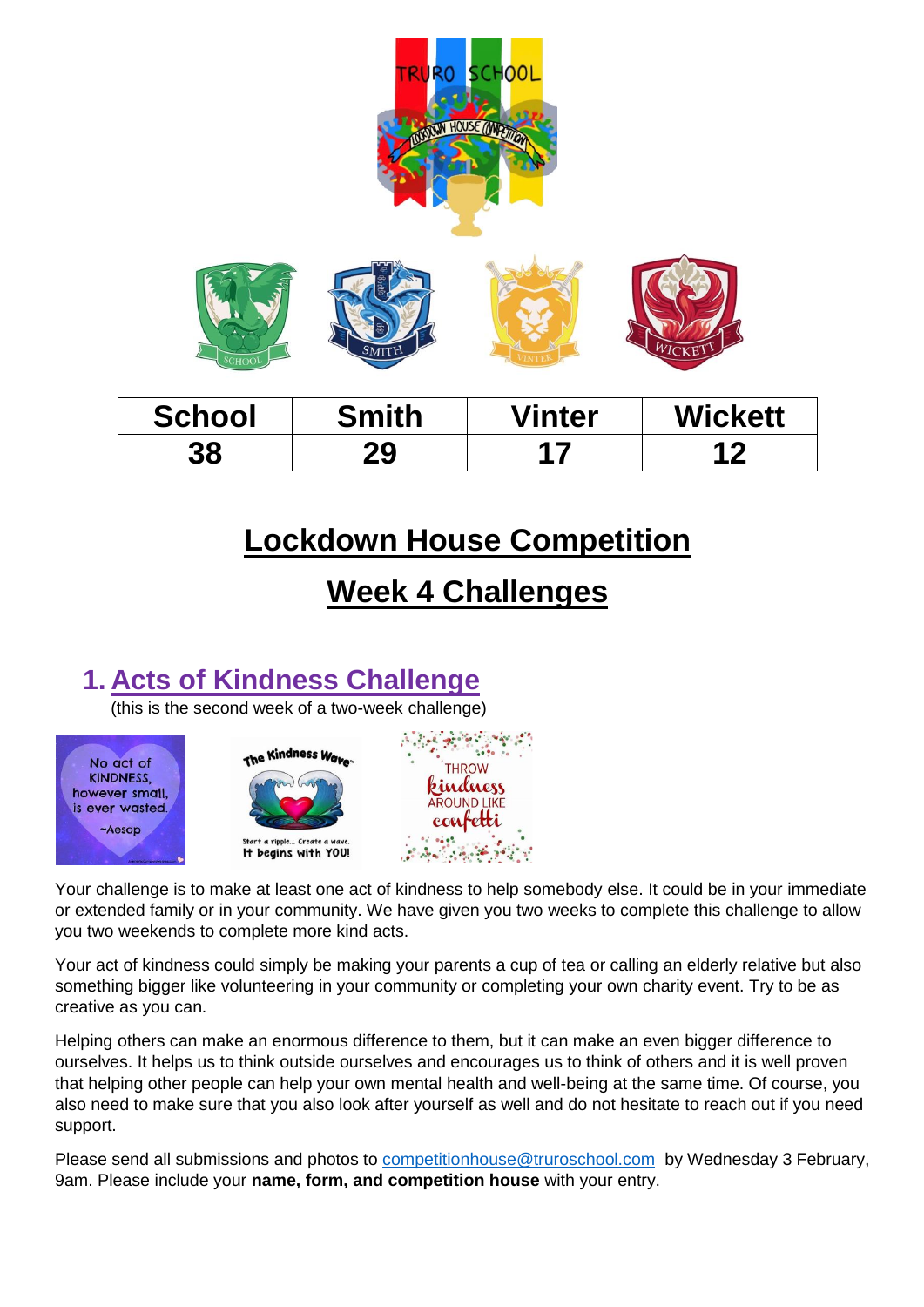## **2. Photo Recreation Challenge**

It is time to get creative and have some fun.... Try to involve your family, pets, friends (remotely – can you screen shot them together?) and props if you can. There are three options, you can enter as many as you like. Please send all photos and submissions by Wednesday 3 February, 9am.

#### **a. Dress your parent up as a Truro School pupil**

They can be dressed in full school uniform or Truro School PE kit. Take a photo and send it to us at [competititionhouse@truroschool.com](mailto:competititionhouse@truroschool.com) including your name, form and competition house. Please ensure your parents are aware the photo may be published. Two familiar faces wanted to get involved first!



### **b. Recreate a photo from your childhood or your parent's past**

Can you recreate a happy family memory? It may be a photo of your parent when they were younger that you can recreate together. It is time to trawl through those photo albums... Include a copy of the original photo with your entry. Take a photo and send it to us at [competititionhouse@truroschool.com](mailto:competititionhouse@truroschool.com) including your name, form and competition house. Here are some examples:



### **c. Dress as a character from your favourite film and recreate it as a photo**

Include the original photo/screen shot from the film with your entry. Take a photo and send it to us at [competititionhouse@truroschool.com](mailto:competititionhouse@truroschool.com) including your name, form and competition house. Here are some ideas: